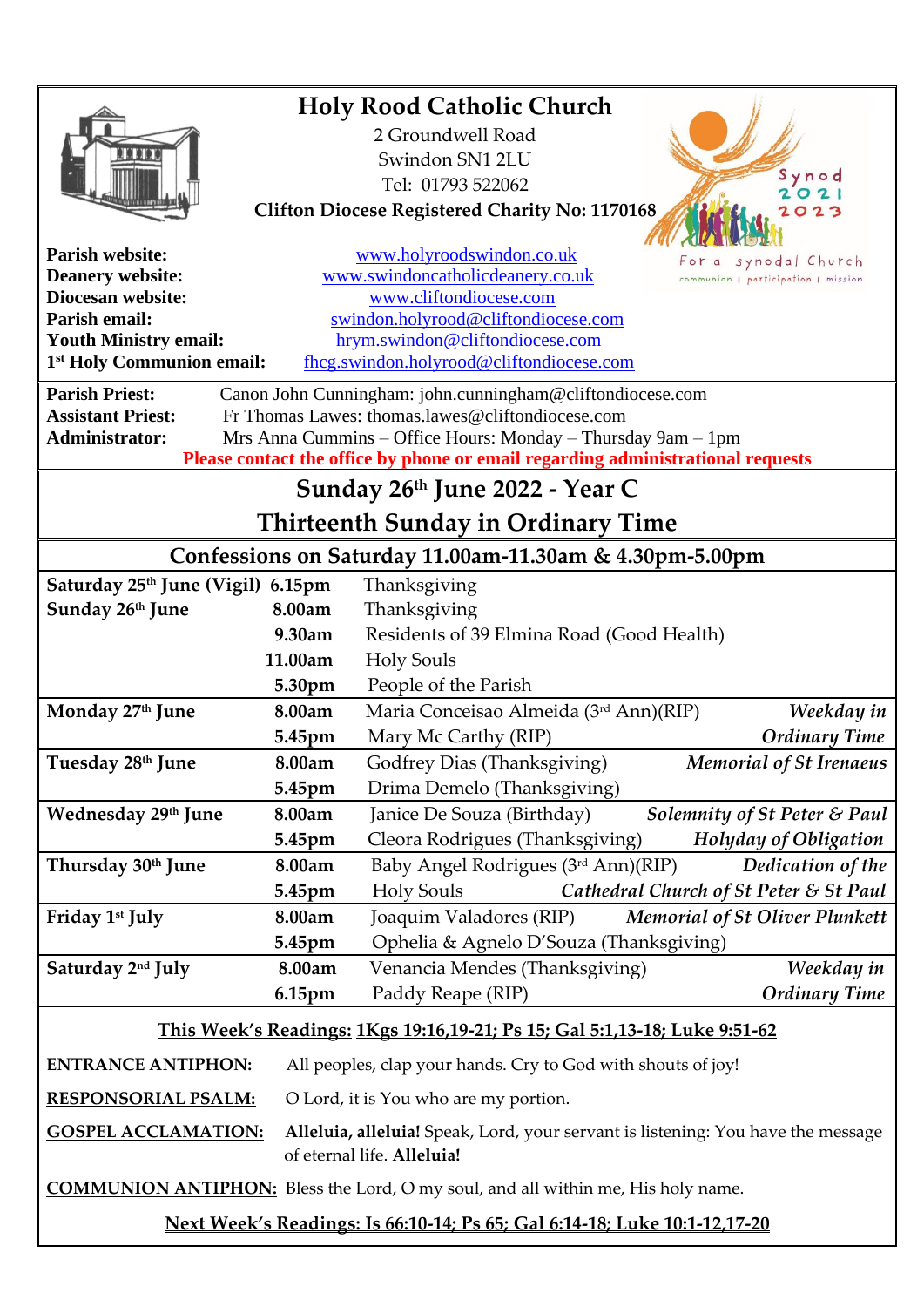## **NOTICES**

**Main Collection** 05/06/22 **£2603,** Green Envelopes **£153** 12/06/22 **£2758,** Green Envelopes **£317** 19/06/22 **£2010,** Green Envelopes **£220 Second Collection** for World Communications **£820**

**Second Collection** this weekend is for Peter's Pence. Thank you for your generosity.

**Poor Servants of the Mother of God:** A Thanksgiving Mass for the Sisters will be celebrated on Tuesday 19th July at 12noon here at Holy Rood Church by Bishop Declan Lang, all parishioners are very welcome to the Mass.

**Book Stall:** in the parish room, after Mass this weekend. On sale Bibles, prayer books and other books for adults and children; also greeting cards, rosaries, crucifixes, candles and other religious items.

**Monthly Harbour Collection** this weekend. There are boxes in the main porch for your gifts of coffee, tea, sugar and biscuits for the drop in centre for refugees and asylum seekers.

**Job Opportunity at Holy Rood** – Youth Worker Role part-time, 25 hours a week, £11-£12 per hour depending on experience. Purpose of role: to develop Youth Ministry provision in Holy Rood parish. To communicate the Gospel message to young people within the church and local catholic schools, and to extensively increase opportunities for young people to be involved in the Catholic Church and to grow in the Catholic faith. If you have Youth work experience and a relevant qualification, or are currently working towards one, and are interested in working with our children and young people, spreading the good news of the gospel, then we would like to hear from you. Further details and an application form are available from the Office, or download them from our website. Youth [Ministry | Holy Rood Church, Swindon \(holyroodswindon.co.uk\)](https://eur02.safelinks.protection.outlook.com/?url=https%3A%2F%2Fwww.holyroodswindon.co.uk%2Fyouth-ministry&data=05%7C01%7Cswindon.holyrood%40cliftondiocese.com%7Ca9e74a0c9d8c4e56555208da42d98795%7Cf10b8f13604e4fa29e1204a7fad22e94%7C0%7C0%7C637895799552873662%7CUnknown%7CTWFpbGZsb3d8eyJWIjoiMC4wLjAwMDAiLCJQIjoiV2luMzIiLCJBTiI6Ik1haWwiLCJXVCI6Mn0%3D%7C3000%7C%7C%7C&sdata=or3mWJhL1NpsEBUhRXa0yEj23x7P2Ww07yYhF%2BxVK1k%3D&reserved=0) Closing date for applications: 15th July 2022

**5 th Annual Swindon Youth Convention**: This will be held at Saint Peter's Church on Saturday 23rd July, the theme of the day is "Cast into the Deep". This is open to all young people. The day will consist of inspirational speakers sharing their testimonies, gospel mime, worship music, adoration, confession, holy Mass and much more. Timings 10.30am to 4.30pm.

**St Joseph's Catholic College Summer School:** We are delighted to announce that the St. Joseph's Summer School will be open from Monday 25th - Friday 29th July, between 9am - 3pm. This free event provides our new students joining the College in September, and our current year 7 students, a chance to get to know their classmates in a fun and relaxed environment. Spaces are limited so advanced booking is required. We look forward to seeing everyone there! To book your place please scan the app on the poster in the church porch.

## **FUNERALS**

We continue to remember all those who are unwell and those who have died, in our prayers.